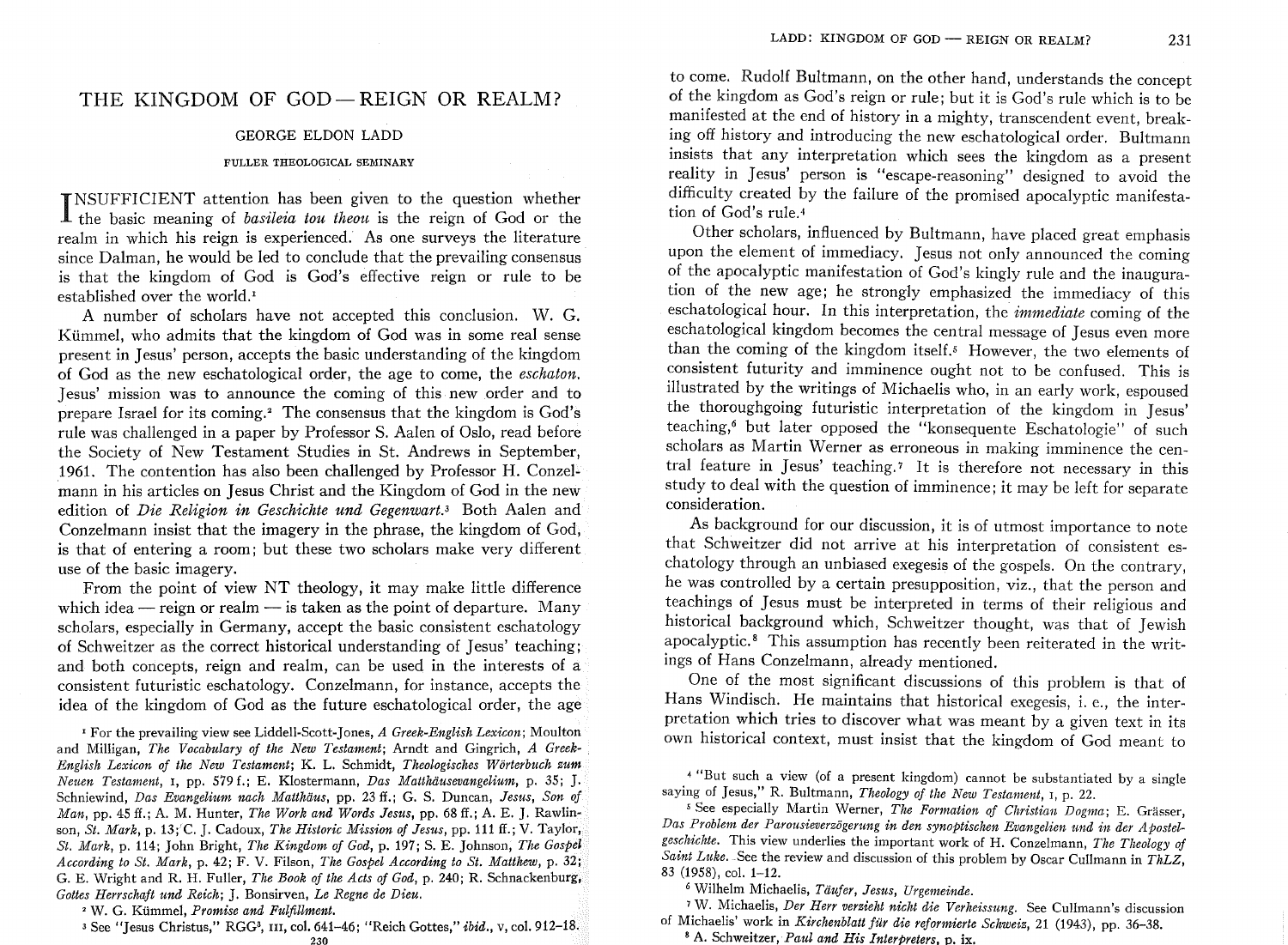Jesus what it meant to the Jews: the new apocalyptic order.<sup>9</sup> However. such a message has little relevance for today, for the "modern man" no longer thinks that history is to be broken off and to be followed by an apocalyptic order. In fact, the imminent coming of the kingdom which Jesus announced did not occur. However, Windisch allows that theological exegesis may find depths of relevance and meaning which are inaccessible to historical exegesis. Such theological exegesis may make use of the finding that rabbinic thought conceived of the kingdom of God as the reign or rule of God, and may reinterpret Jesus' message in terms which are historically erroneous<sup>10</sup> but theologically relevant to the modern man. Thus theology may conceive of the kingdom of God not as an imminent apocalyptic order but as God's rule working in the world through the gospel; but in so doing, it must realize that it is going far beyond Jesus' own thought.

Other scholars find the central meaning of the kingdom of God in sayings in which the kingdom is present, and interpret the apocalyptic language symbolically, $\mathbf{u}$  or attribute it to the false apocalyptic ideas of the early church.<sup>12</sup>

The problem which exegesis has to solve is that of the diverse character of the sayings about the kingdom of God which are attributed to Jesus in the gospels. The problem is whether these diverse sayings are mutually exclusive so that one is compelled to select one group as primary and interpret the rest as secondary, or whether there is some key which can interpret the diverse sayings as variations of a single idea.

There are four different kinds of sayings about the kingdom of God in the gospels. In a few places, the term clearly carries the dynamic meaning of reign or rule. This has been recognized by the translators of the Revised Standard Version who render *basileia* by "kingly power" in Luke 19 12, 15; 23 42, and by "kingship" in John 18 36. A second group of sayings refers to the kingdom as a future apocalyptic order into which the righteous will enter at the end of the age. In such sayings, the kingdom of God is quite interchangeable with the age to come (Mark 10 $23-30$ ). In a third group the kingdom is something present among men. The most notable sayings of this type are Matt 12 28 and Luke 17 20. In the former saying, exorcism of demons is a proof of the presence of the kingdom; and in the latter Jesus answered the question of the Pharisees about the time of the coming of the apocalyptic kingdom by asserting that it was already present in their very midst.<sup>13</sup>

9 Hans Windisch, *The Meaning of the Sermon on the Mount,* pp. 28, 62, 193.

10 Windisch does not express himself in such terms, but this is what is involved in his position. See *ibid.,* ch. iv, esp. pp. 199 ff.

II C. H. Dodd, *The Parables of the Kingdom,* pp. 106, 197; A. N. Wilder, *Eschatology and Ethics in the Teaching of Jesus,* 26 ff., 59; E. J. Goodspeed, *A Life of Jesus,* pp. 126 f.

12 F. C. Grant, *The Gospel of the Kingdom;* L. Waterman, *The Religion of Jesus.*  13 For discussion of this verse see B. Noack, *Das Gottesreich bei Lukas* (Uppsala,  $1948$ .

A fourth group of sayings represent the kingdom as a present realm into which men are now entering. This concept of being in a present kingdom is found outside the gospels in Col 1 13, and it is the most natural exegesis of a number of sayings attributed to Jesus.<sup>14</sup>

Perhaps the basic question for the historical exegete in dealing with this problem is whether Jesus' teachings find their historical analogy in Jewish apocalyptic or in rabbinic thought. Windisch's insistence that the primary *historical* meaning of the kingdom of God is the age to come amounts to the claim that apocalyptic is the only possible background for Jesus' thought; and Conzelmann has recently repeated this claim.<sup>15</sup>

In dealing with this problem, we must evaluate several facts. First, the rabbinic teaching about the kingdom of God as the reign or rule of God is as much a fact of history and an element in Jesus' religious environment as the apocalyptic writings. To be sure, the question of the rôle of apocalyptic ideas on the one hand and "normative" legalistic Judaism on the other in first-century Judaism remains an unsolved problem. G. F. Moore believed that apocalyptic ideas were entertained only by a sort of lunatic fringe on the borders of normative Judaism,<sup>16</sup> while W. F. Albright believes Palestine was swarming with apocalyptists.<sup>17</sup> The discovery of the Qumran literature has reminded us how scanty our knowledge of first-century Palestine is; but the literature of this proto-Essene community with Hasidean origins would appear to strengthen Charles' thesis that legalistic and apocalyptic Judaism stem from the same source. The critical problems as to the dating and history of the rabbinic materials are notoriously difficult, but experts in the field believe this literature reflects first-century usage. Therefore it is arbitrary to rule out, as Windisch does, the possibility that the rabbinic idea of the kingdom as the kingly rule of God provides the key for Jesus' teaching.

Second, the rabbis looked for an eschatological new order of the age to come.<sup>18</sup> This view is by no means limited to the apocalyptists.

Third, it is a fact that the expression "kingdom of God" and especially its Semitic equivalent, "kingdom of the heavens," is practically nonexistent in both apocalyptic and non apocalyptic intertestamental

<sup>15</sup> See the references in note 3; cf. the older work by Hans Windisch, "Die Sprüche vom Eingehen in das Gottesreich," *ZNTW,* 27 (1928), pp. 163-92. Conzelmann does, however, admit that the kingdom of God can mean "Gottesherrschaft," but the predominating viewpoint must be that of the apocalyptic age to come.

16 G. F. Moore, *Judaism,* I, p. 127.

<sup>17</sup>*From The Stone Age to Christianity,* p. 287. See R. H. Charles, *Apocrypha and Pseudepigrapha of the Old Testament,* II, p. vii, for a mediating position.

18 See Joseph Klausner, *The Messianic Idea in Israel,* Part III; Strack and Billerbeck, *Kommentar zum Neuen Testament aus Talmud und Midrasch,* IV, 2, pp. 799-976 ("Diese Welt, die Tage des Messias u. die zukünftige Welt").

<sup>&</sup>lt;sup>14</sup> See Matt 11 <sup>11</sup> Luke 7 28; Luke 16 16; Matt 21 31; 23 13; cf. Luke 11 52.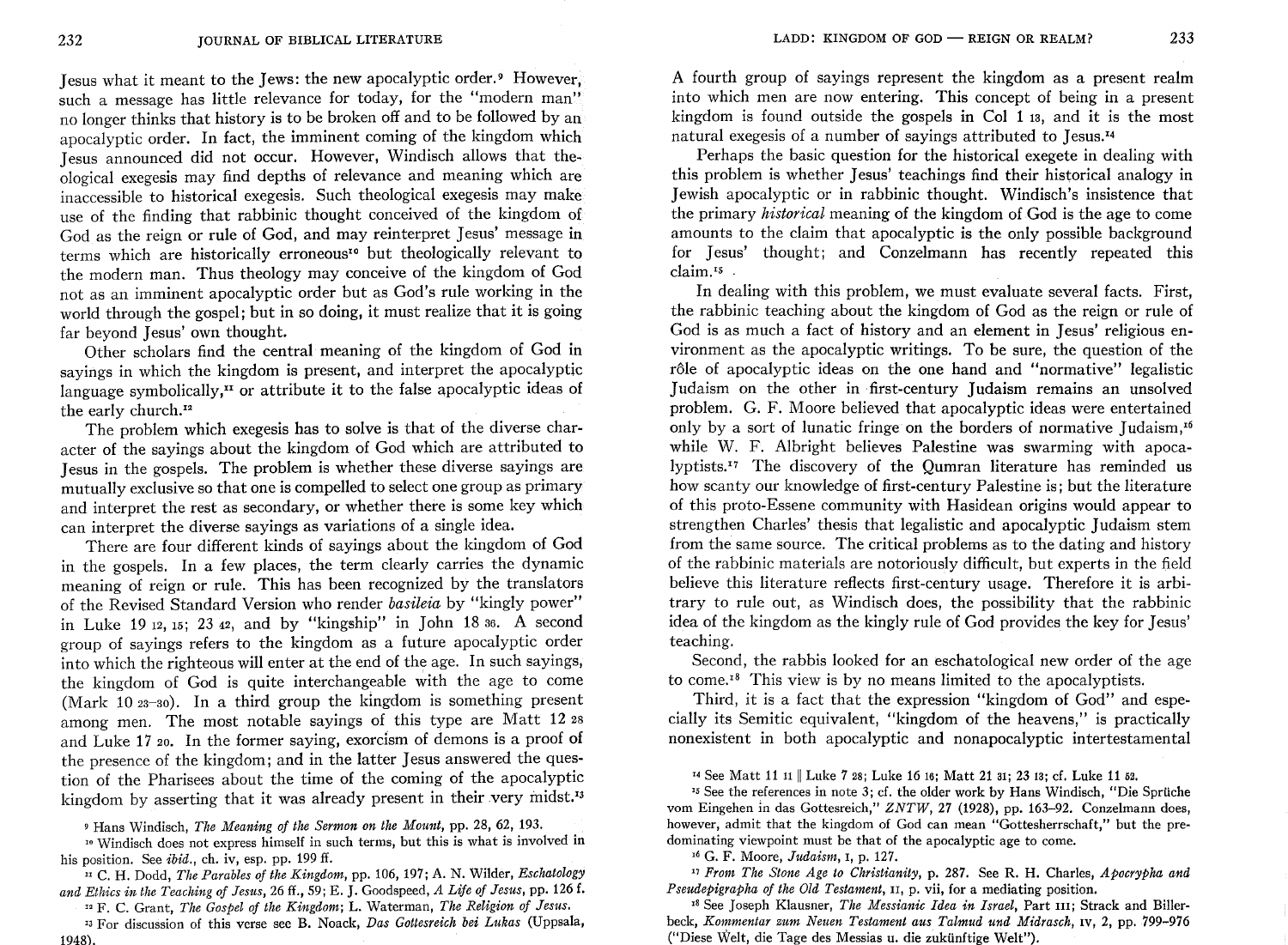literature, but is found on numerous occasions, if with relative infrequency, in the rabbinic literature.'9

Fourth, it is clear that we cannot force Jesus *rigidly* into either pattern of thought, rabbinic or apocalyptic. There are elements of novelty in his teaching. We do not know enough about first-century Palestinian thought to know whether such elements merely reflect current usage, or whether we must attribute them to the originality of Jesus. Contrary to both apocalyptic and rabbinic usage, Jesus used the term "kingdom of God" to designate the eschatological salvation and the age to come. In Judaism, the kingdom of God is never a realm into which men enter.<sup>20</sup> Therefore if Jesus used the term in a novel way at this point, we must allow for possible novelty at other points. The historian must never smother creative originality in his desire to find historical analogies.

Fifth, there are other points at which Jesus' eschatological thought differed from that of Jewish apocalyptists, admitted by those who interpret Jesus basically as an apocalyptist. Maurice Goguel attributed to Jesus a consistently eschatological view of the kingdom, but he attempted to distinguish between Jesus' eschatological teaching and Jewish apoca, lyptic by holding that the former looked for a day of judgment and a new eschatological (apocalyptic?) order; but apocalyptic attempted to picture in advance the form which the cosmic drama would take and the events which would accompany it, and therefore tried to calculate the time of the coming of the eschatological event.<sup>21</sup> Werner Kümmel distinguishes sharply between "eschatological promise" and "apocalyptic instruction," devoting an entire chapter to this distinction. Jesus' eschatological promise is marked by a "complete absence of any delineation of eschatological conditions."<sup>22</sup> Apocalyptic reveals future events; eschatology prepares men for the future. Even Bultmann recognizes a difference between Jesus and the apocalyptists in that while Jesus proclaimed the imminent apocalyptic event, he had no interest in the content of the event, but only in the fact itself that God would rule.'3

 $19$  The nearest equivalent to the phrase is Ps Sol 17 4, "the kingdom of our God." See Wisd Sol 10 10, "(wisdom) showed him God's kingdom"; Asmp M 10 1, "Then his kingdom shall be manifested in all creation"; Test Benj 9 1, "the kingdom of the Lord"; Sib Or 347 f., "the mightiest kingdom of the immortal king." III Bar 11 2 has the phrase, "the keys of the kingdom of heaven," but this writing is second or third century A.D.

For the rabbinic materials, see the standard surveys of G. Dalman, *The Words of Jesus,* pp. 91-101; G. F. Moore, *Judaism* II, pp. 371-76; Strack and Billerbeck, *Kommentar,* I, pp. 172-84; H. G. Kuhn, *Theologisches Worterbuch zum Neuen Testament,* I, pp. 570-73. For the infrequent appearances of *malkuth* in the Qumran literature, see R. Schnackenburg, *Gottes Herrschaft und Reich,* pp. 29 ff.

20 E. Percy, *Die Eotschaft Jesu,* (Lund, 1953), pp. 21-22.

2I M. Goguel, *Revue d'Histoire des Religions,* 106 (1932), pp. 381 ff.

22 W. G. Kiimmel, *Promise and Fulfillment,* p. 91.

<sup>23</sup>R. Bultmann, *Primitive Christianity in its Contemporary Setting,* p. 87.

Finally, as already noted, there are at least a few sayings where the kingdom of God is God's reign and not the new age; and at this point, a clear analogy is found with rabbinic thought. The nobleman who went into a far country to obtain a "kingdom" sought authority to reign as king, that is, kingship (Luke 1912,15). Jesus' "kingdom" which is not of this world is the measure of authority resident in him, his kingship (John 18 36). The prayer of the dying thief to be remembered when Jesus comes "in his kingdom" refers to the hope that Jesus, now dying as a criminal, will one day show himself to possess the authority and power of a king (Luke 23 42).

There are other passages in which the meaning "God's rule" is most easily understood. Outside the gospels it appears in Rev 12 10; 11 15; 17 12. The abstract meaning suits the context best in the following gospel sayings: Luke 1 33, "he will reign over the house of Jacob forever; and of his kingdom (or reign) there will be no end." The prayer for the coming of God's kingdom (Matt 610) undoubtedly refers to the eschatological event, but it is a petition for a divine act which has its parallel in the Jewish prayer, "May he set up his kingdom in your lifetime and in your days."<sup>24</sup> It is a prayer for the act of God which will establish the eschatological order. Again, the kingdom which must be received like a child (Mark 10  $15$ ; Luke 18 $17$ ) is not a realm, present or future, but God's reign. This again is analogous to the rabbinic idea of taking upon oneself the yoke of the kingdom, but with this exception: the reign of God demanding acceptance is now dynamically present in Jesus. Man is asked to respond to the present divine act with complete submissiveness.

When we are exhorted to seek first his kingdom and his righteousness (Matt 6 33), we are asked, as Dodd says, "to make the doing of His will the supreme aim."'s Again, taken out of context, this is similar to rabbinic teaching,<sup>36</sup> but the content of the kingdom is differently defined.

In the upper room, Jesus said to his disciples, "As my Father appointed a kingdom for me, so do I appoint for you" (Luke 22 29). The "kingdom" promised is "royal rank."<sup>27</sup> The promise has an eschatological reference, for the disciples are to exercise their rule by sitting on twelve thrones judging the twelve tribes of Israel (vs. 30).

On the basis of these facts, we would suggest that it is likely that the analogy to Jesus' thought about the kingdom of God is to be found in rabbinic usage rather than apocalyptic. In rabbinic thought the kingdom is always an abstract or dynamic concept  $-$  God's reign, not the realm over which he reigns.<sup>28</sup> However, there are two aspects to

24 G. Dalman, *Words of Jesus,* p. 99.

25 C. H. Dodd, *Parables,* p. 42. 26 MundIe in *RGG2,* IV, col. 1820.

<sup>27</sup>C. J. Cadoux, *The Historic Mission of Jesus,* p. 290; Arndt and Gingrich, *A Greek-English Lexicon,* p. 134.

**28 c;:,t::I.o. i-ho.** l~""'o""""""'n .. .." .... ~-I-.n......1 **! ............ "'+ .... 1 n**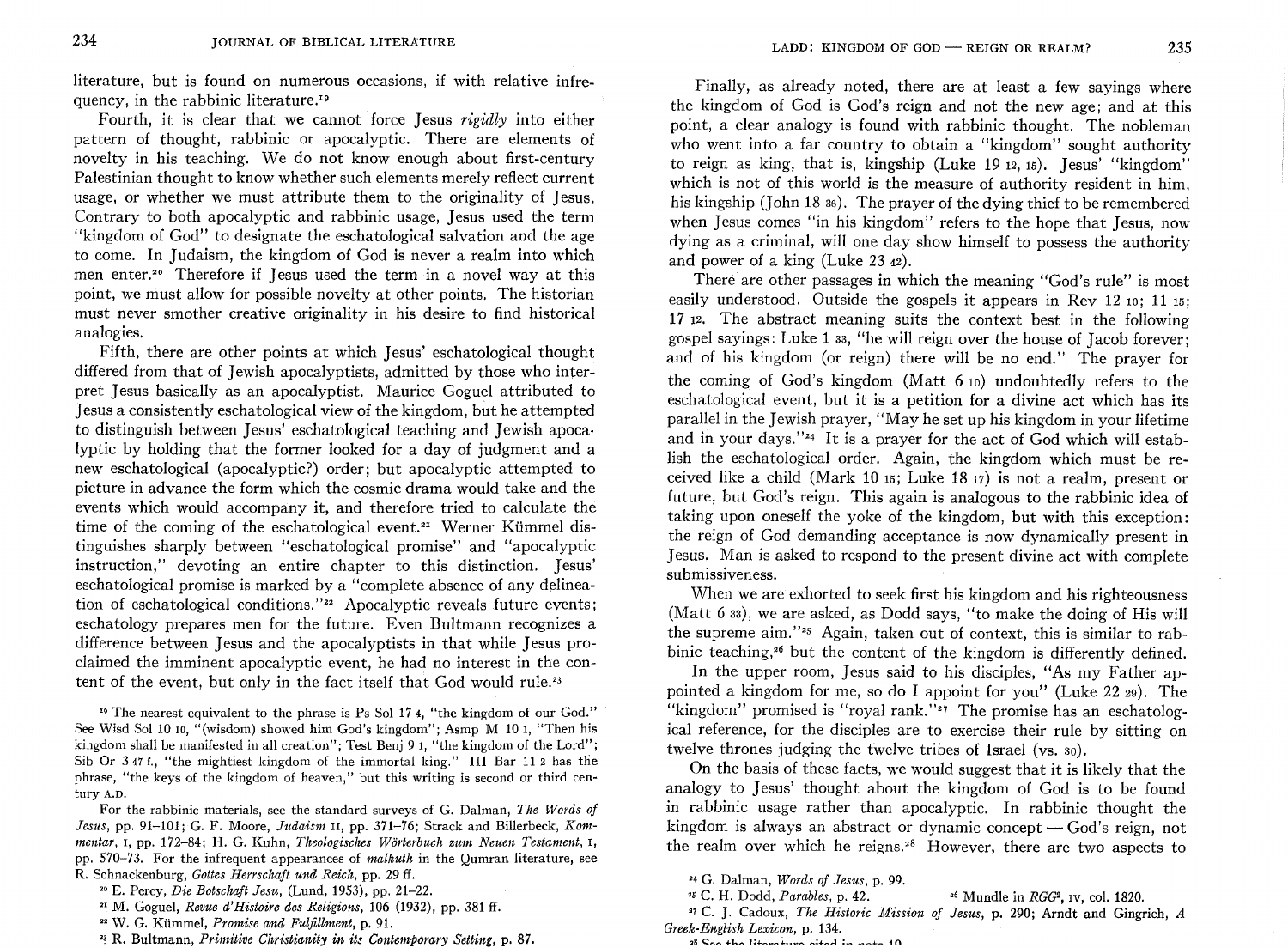his rule. In this age, God manifests his rule through the Torah. God's rule is experienced on earth when men "take upon them the yoke of the kingdom," i. e., when they submit themselves in obedience to the Torah. Therefore, God's rule in this age is limited. The initiative for realizing God's rule rests with men; they may accept the yoke of the kingdom by obeying the Torah, or they may cast it off. God has revealed his will in the law; it is up to men to decide whether or not they will acknowledge the God of Israel as the supreme ruler and king, and submit to him and his law. A large portion of the world — the gentiles — do not obey God's law nor acknowledge his kingdom.

However, this ambiguous situation cannot go on forever. There will come a day when God will act, when God will take the initiative, when his universal kingship, which exists *de jure* now, will be manifested in all the world. Then God will be king *de facto,* not only over submissive Israel, but over all men. His kingdom will then appear and will prevail in all the world.

Jesus' use of *basileia tau theou* (and *ton ouranon)* follows a similar pattern, but with two important modifications, one of which has been already noted. The kingdom of God is the *Herrschaft Gottes* to be manifested at the end of the age in power and glory. However, when God acts to establish his effective reign in the world, the resulting *order* is also called the kingdom of God. *Basileia* can have two eschatological meanings: the eschatological act of God, and the eschatological order created by God's act. Dalman has gone too far in suggesting that Jesus' thought, like that of the rabbis, must always refer to God's reign. Windisch and Conzelmann are correct in emphasizing that the kingdom of God is an eschatological order into which the righteous enter. That we are not shut up to choosing one or the other of these two meanings is shown by the fact that both meanings of *malkuth* are found in the OT describing political affairs. *Malkuth* can be either a monarch's kingship, his reign,29 or it can be the realm over which he reigns.3• It is our thesis that both meanings are to be recognized in the teachings of Jesus, and that the primary meaning is the abstract or dynamic one, for it is God's kingly act establishing his rule in the world which brings into being the realm in which his rule is enjoyed.

A second innovation in Jesus' message is theologically even more significant, and it is this which sets him quite apart from all other Jewish teachers. If the *basileia tau theou* is God's kingly rule which is to be manifested in glory at the end of the age, there is no philological or

theological or logical reason why God's *basileia* may not also be thought of as his reign manifesting itself in other ways. The rabbis thought that God's reign had been committed to Israel in the Torah, but would also manifest itself at the end of the age to all men. Jesus taught that the rule of God, which would manifest itself to all men at the end of the age, was also manifesting itself in his person, mission, and message, to those who would hear and respond. Before the eschatological manifestation was a manifestation of a different sort. God, who would act at the end of history to transform history, had invaded history in the person and mission of Jesus to bring his reign and rule to men. Such a conclusion best explains many gospel sayings. "If it is by the Spirit of God that I cast out demons, then the kingdom of God has come upon you" (Matt 12 28). In spite of the long debate over the meaning of *ephthasen,* I believe Kummel is right when he insists that this passage clearly asserts that the kingdom of God is a present reality. $3<sup>x</sup>$  Kümmel solves the problem by saying that what is present are the powers of the *eschaton;*  the eschatological order is already at work in advance. Other scholars have held that sayings like this reflect the view that the kingdom is so very near its powers can already be felt. Like the dawn before the sunrise, like the bud before the unfolding rose, like the clouds before the storm, the kingdom makes its approach felt before its actual arrival. What is present is not the kingdom itself but only signs of the imminent eschatological kingdom.3• Such expedients do not satisfy the demands of the text if a better solution can be found. The verse does not say that signs of the kingdom, or powers of the kingdom, or the preaching of the kingdom, are present; the kingdom itself is present.

If the primary meaning of the kingdom of God is God's dynamic reign, the difficulty residing in the saying can be solved. God's kingdom is present in Jesus in a new and unique way. In the mission of Jesus, God has taken the initiative. God has acted. God has manifested his kingly rule. The exorcism of demons is indeed a sign of the kingdom, but it is not a sign of an imminent approaching kingdom; rather it is a sign of a present kingdom. In the coming of Jesus God has entered into history in his kingly activity to accomplish his redemptive purpose.

This sets Jesus apart from the rabbis. In rabbinic thought, God's rule was present in the world through the law; but the initiative rested with men to accept or reject God's rule. The only *coming* or *manifestation* of the kingdom which the rabbis could conceive was the eschatological manifestation at the end of the age. Jesus taught that before the

<sup>&#</sup>x27;9 I Sam 20 31; I Kings 2 12; I Chron 12 23; II Chron 7 18; Esther 1 2, 4; 414. In over twenty places *malkuth* is translated "reign" in the AV.

<sup>30</sup> II Chron 2030; Dan 120; 9 1; 11 2; II Chron 36 22j Ezra 11; Neh 935; Esther 114,20; 3 6, 8.

<sup>31</sup> W. G. Kiimmel, *op. cit.,* pp. 105-09.

<sup>3&#</sup>x27; See E. F. Scott, *The Kingdom and the Messiah,* pp. 111 ff.; M. S. Enslin, *Christian Beginnings,* pp. 158-66; Riddle and Hutson, *New Testament Life and Literature,* pp. 90 f.; M. Dibelius, *Jesus,* pp. 69-88; R. H. Fuller, *The Mission and Achievement of Jesus,*  pp. 25 f., 32.